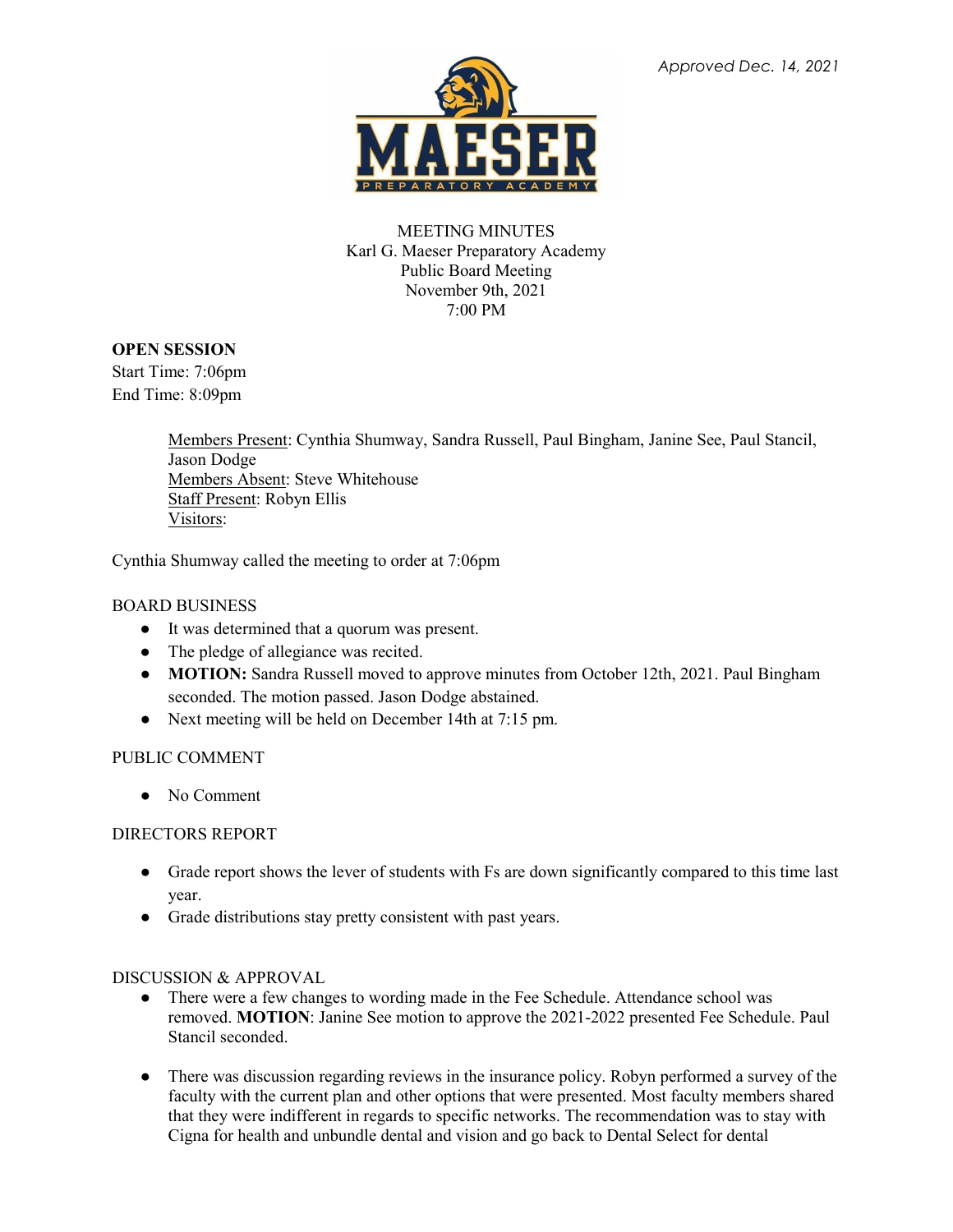insurance. **MOTION**: Paul Stancil moved to approve the employee benefit package as presented. Jason Dodge seconded. The motion passed unanimously.

- Sandra Russell has completed board training for Internal Audit.
- We are still working on fundraising efforts to get the ball rolling for our auditorium.
- A discussion was held discussing attendance and how that is a struggle in the state of Utah. Maeser tracks students intensely and does not see that as a problem with their students.
- There are some slots for Winterim left available for students that may potentially join us in the second semester.
- In the 8th Grade, Animal Farm is a part of the regular curriculum. However it was discussed to move Animal Farm to the 7th grade curriculum as part of the essay writing unit. **MOTION**: Paul Stancil moved to move Animal Farm from the 8th grade to 7th grade as presented. Sandra Russell seconded. The motion passed unanimously.
- The annual review of the health curriculum has taken place. It is not recommended that anything change at this time. **MOTION**: Paul Stancil moved to approve the health curriculum and review of the Utah Health Policy. Janine See seconded. The motion passed unanimously.
- **MOTION**: Paul Stancil moved that we move to a closed session. Jason Dodge seconded. Roll Call Vote: Paul Bingham "yea", Jason Dodge "yea", Sandra Russell "yea", Janine See "yea", Paul Stancil "yea", Cynthia Shumway "yea".

Open Session End Time: 7:45pm

A closed session was held to discuss personnel and other items pursuant to Utah Code Subsection 2-4-  $205(1)(a)$ ,  $(1)(f)$ , or  $(2)$ .

Closed Session Beginning Time: 7:45pm

**MOTION**: Paul Stancil moved to move back to open session. Jason Dodge seconded. The motion passed unanimously.

Closed Session End Time: 8:08pm Open Session Beginning Time: 8:09pm

**MOTION**: Paul Stancil moved to approve the staffing plan as discussed in closed session. Jason Dodge seconded. The motion passed unanimously.

Paul Stancil moved to adjourn the meeting. The motion passed unanimously.

Without objection, the meeting was adjourned.